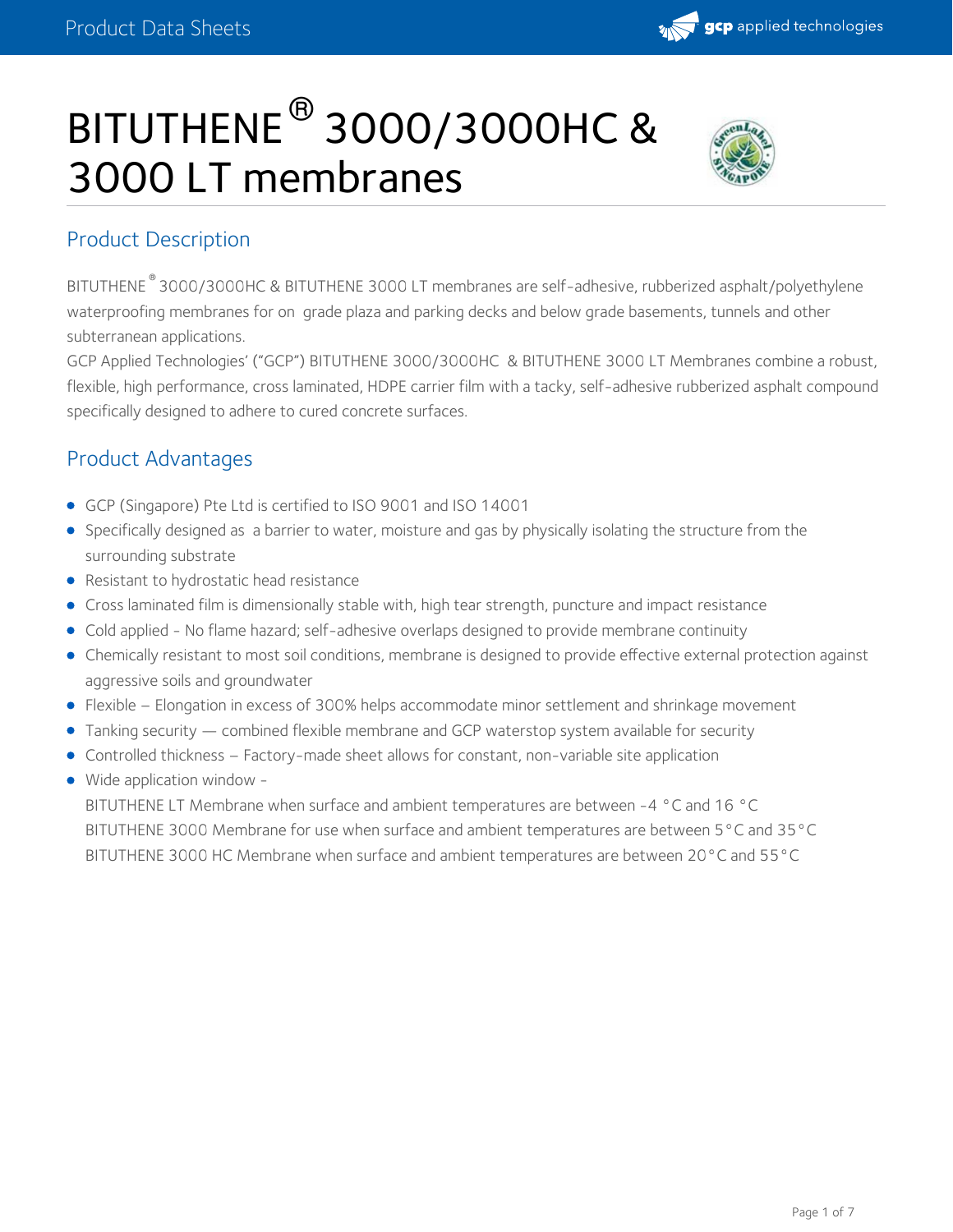



Drawings are for illustration purposes only. For complete details please check with GCP technical department.

# Sample Applications

- **•** Basements below grade
- Sub-structures  $\bullet$
- Flat decks: Plaza decks / Roof gardens / Terraces
- Roof assemblies
- Elevated or grade level podiums
- **•** Tunnels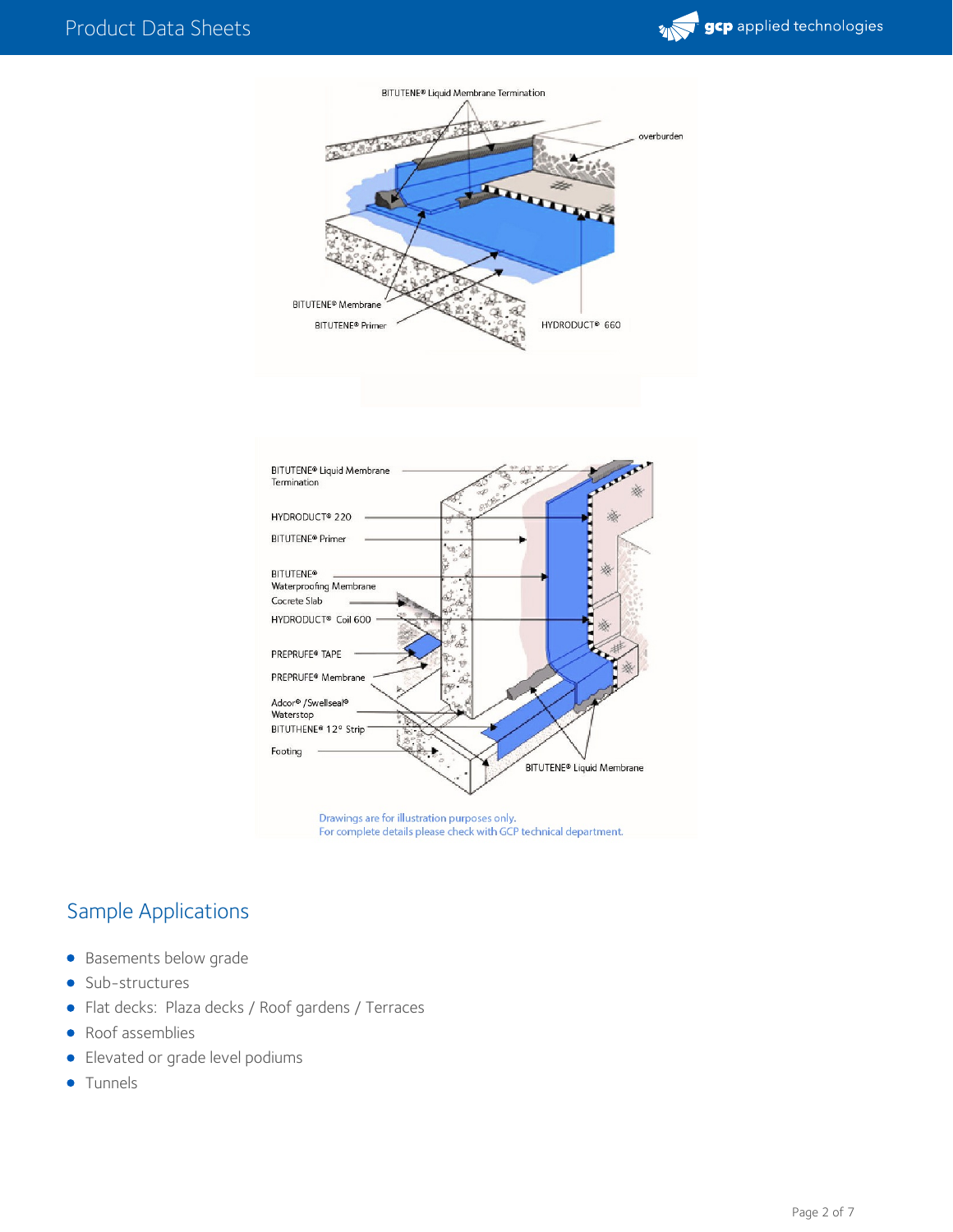

## System Components

#### Membranes

BITUTHENE 3000/3000HC/3000LT

#### Ancillary Components

- BITUTHENE Primer N, B1, B2 solvent-based primer to increase adhesion of BITUTHENE 3000 Membranes to concrete surfaces
- BITUTHENE Liquid Membrane Two component, elastomeric, liquid applied detailing compound
- BITUTHENE Mastic Rubberized asphalt-based mastic
- HYDRODUCT<sup>®</sup> Drainage Sheet High impact and creep resistant geo-composite and protection layer

The most current Data Sheets for most system components are available at gcpat.com. For more information on any system or ancillary component contact your local GCP technical service advisor.

#### Limitations of Use

- Approved uses only include those uses specifically detailed in this product data sheet and other current product data sheets that can be found at gcpat.com.
- BITUTHENE Membranes are not intended for any other use. Contact GCP Technical Services where any other use is anticipated or intended.
- BITUTHENE Membranes are designed where in-service temperatures will not exceed 54°C.
- Do not use BITUTHENE Mastic to terminate BITUTHENE Membranes to PREPRUFE pre-applied waterproofing membrane systems. Terminations to PREPRUFE membranes should only be done with BITUTHENE Liquid Membrane.
- Do not apply BITUTHENE Membranes over insulation or lightweight insulating concrete.

# Safety and Handling Information

Users must read and understand the product label and safety data sheet (SDS) for each system component. All users should acquaint themselves with this information prior to working with the products and follow the precautionary statements. SDSs can be obtained by contacting your local GCP representative or office, and in some cases from our web site at gcpat.com.

## **Storage**

- Observe one-year shelf life and use on a first in, first out basis.
- Store in dry conditions between 5°C and 32°C.
- Store off ground, under tarps or otherwise protected from rain and ground moisture.
- See Technical Letter #TL-0030(AP) Shelf Life/Storage and Handling of GCP Waterproofing.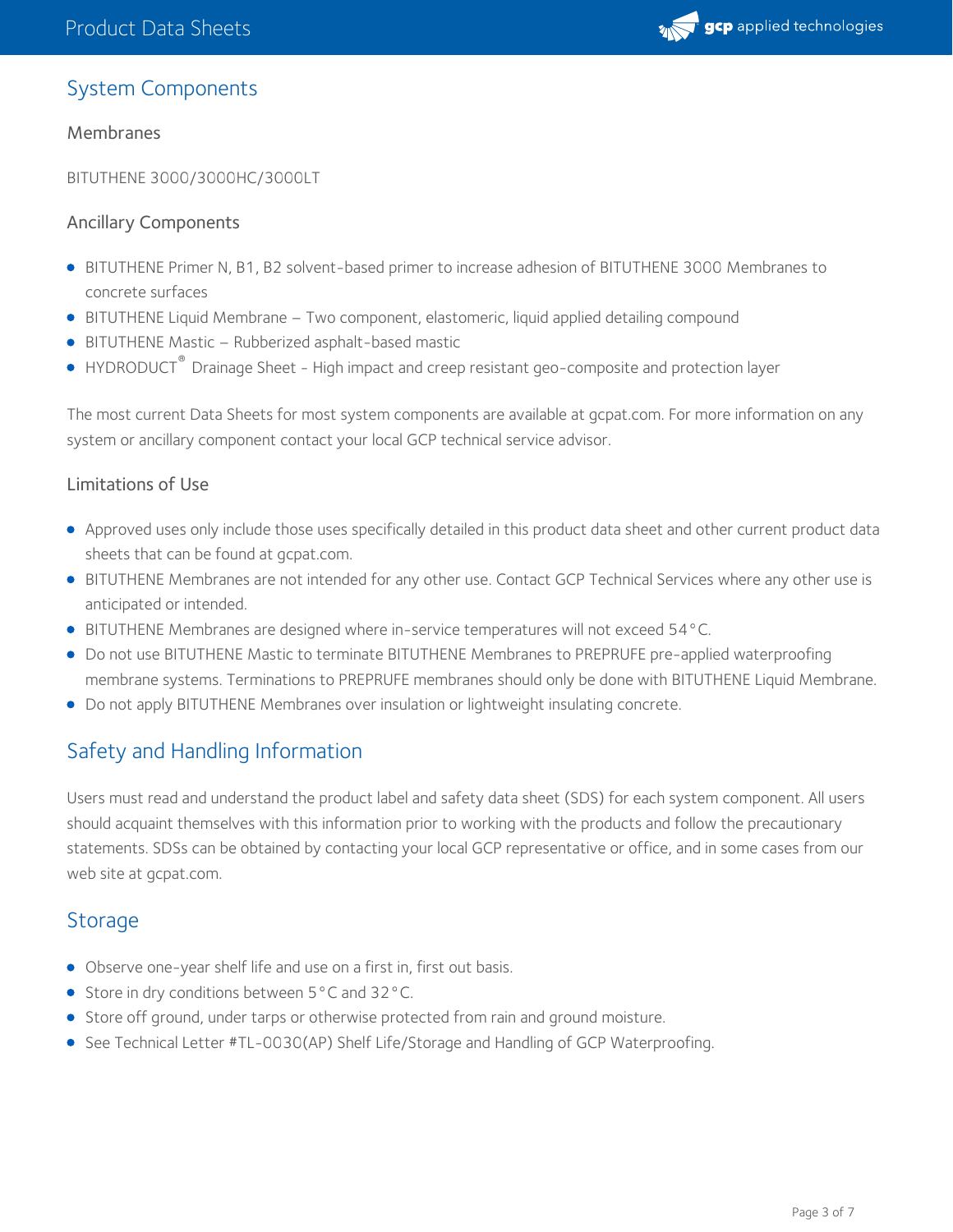

## Installation

#### **Temperature**

- Apply BITUTHENE 3000 Membrane only in dry weather and when air and surface temperatures and at 5°C to 35°C
- Apply BITUTHENE 3000 HC Membrane at 20°C to 55°C
- Apply BITUTHENE LT Membrane at -4°C to 16°C
- Apply Primer N, B1, B2 above -4°C (See separate product information sheet.)

#### Surface Preparation

Surfaces must be structurally sound and free of voids, spalled areas, loose aggregate and sharp protrusions. Remove contaminants such as grease, oil and wax from exposed surfaces. Remove dust, dirt, loose stone and debris. Concrete must be properly cured (minimum 7-days for normal structural concrete and 14-days for lightweight structural concrete). For horizontal applications, double the above cure times of concrete if placed over non-vented decks. Certain conditions may require longer dry times, such as unusually wet weather or late removal of forms. On vertical applications if time is critical Primer N, B1, B2 may be used to allow priming and installation of membrane on damp surfaces or green concrete. Priming may begin in this case as soon as the concrete will maintain structural integrity. Use form release agents which will not transfer to the concrete. Remove forms as soon as possible from below horizontal slabs to prevent entrapment of excess moisture. Excess moisture may lead to blistering of the membrane. Cure concrete with clear, resin-based curing compounds which do not contain oil, wax or pigment. See Technical Letter TL-0005 Curing Compounds and Form Release Agents. Except with Primer N, B1, B2 allow concrete to thoroughly dry following rain. Do not apply any products to frozen concrete.

Repair defects such as spalled or poorly consolidated areas. Remove sharp protrusions and form match lines. For rough or uneven deck surfaces use BITUTHENE Deck Prep as a repair and leveling agent. See Above Grade Waterproofing BITUTHENE Deck Prep product information sheet for details. On masonry surfaces, apply a parge coat to rough concrete block and brick walls or trowel cut mortar joints flush to the face of the concrete blocks.

#### Priming

- Apply Primer N by roller at a coverage rate of 5-8m<sup>2</sup>/L, B1 at a coverage rate of 6-10 m<sup>2</sup>/L & B2 at 8-10m<sup>2</sup>/L. Allow to dry up to two hours, or until tack-free
- Do not apply any primer directly onto any BITUTHENE Membranes

#### Application on Horizontal Surfaces

(Note: PREPRUFE<sup>®</sup> pre-applied membranes are recommended for below slab or for any application where the membrane is applied before concreting. See PREPRUFE Waterproofing Membrane product information sheets.)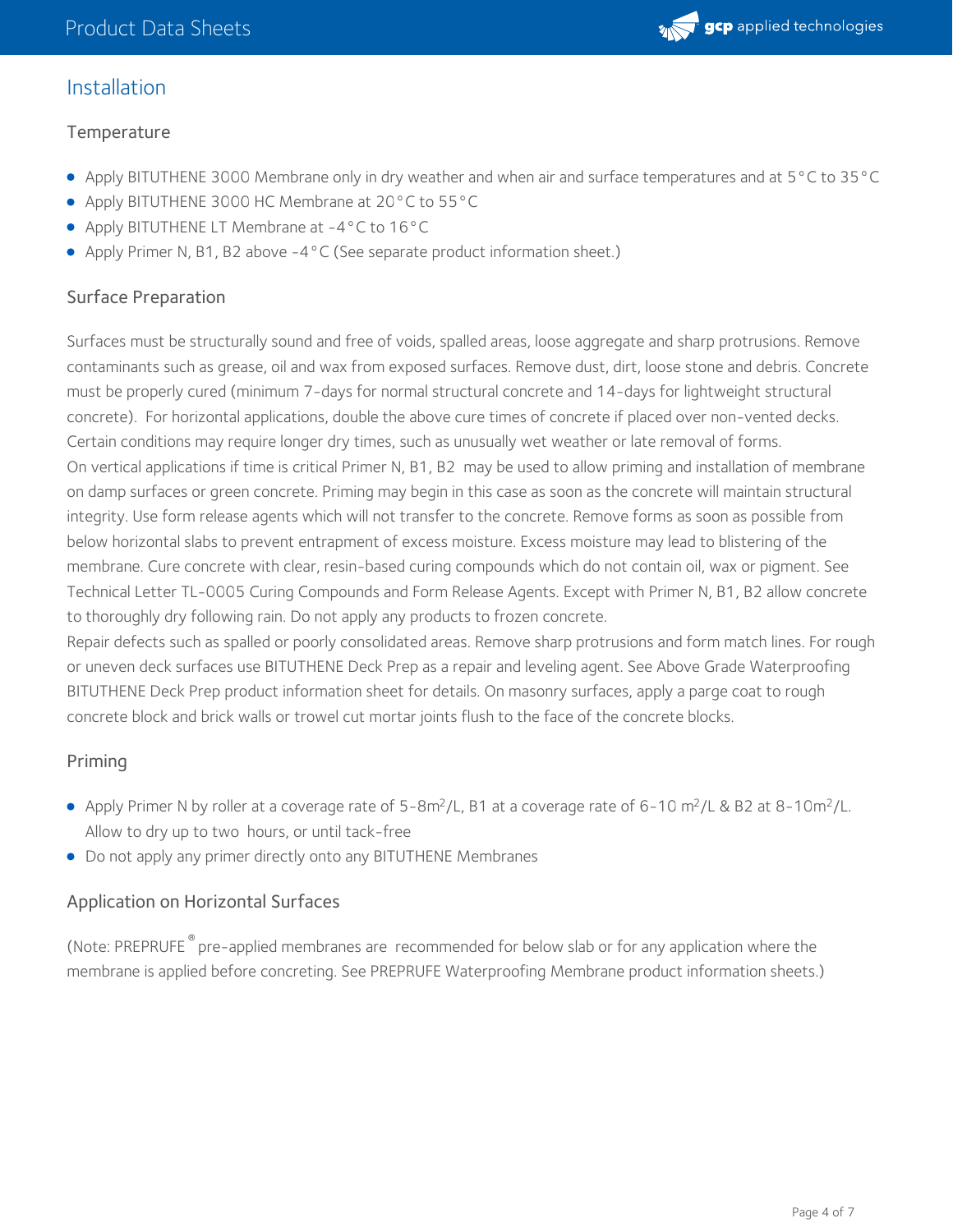

All horizontal surfaces should be sloped to drain at least 11 mm/m. When a minimum slope of 11 mm/m cannot be achieved, 2 layers of BITUTHENE Membrane.

Apply membrane from the low point to the high point so that laps shed water. Overlap all seams at least 50 mm. Stagger all end laps. Roll the entire membrane firmly and completely as soon as possible. Use a linoleum roller or standard water-filled garden roller less than 760 mm wide, weighing a minimum of 34 kg when filled. Cover the face of the roller with a resilient material such as a 13 mm plastic foam or two wraps of indoor-outdoor carpet to allow the membrane to fully contact the primed substrate. Seal all T-joints and membrane terminations with BITUTHENE Liquid Membrane by the end of the day.

#### Application on Vertical Surfaces

Apply membrane in lengths up to 2.5 m. Overlap all seams at least 50 mm. On higher walls apply membrane in two or more sections with the upper overlapping the lower by at least 50 mm. Roll all membrane with a hand roller. Terminate the membrane at grade level. Press the membrane firmly to the wall with the butt end of a hardwood tool such as a hammer handle or secure into a reglet. Failure to use heavy pressure at terminations can result in a poor seal. All top of wall terminations must be sealed with BITUTHENE Liquid Membrane BITUTHENE Mastic. A termination bar may be used to ensure a tight seal. At the end of each working day, if the wall has been only partially covered, apply a maximum 6mm bead of BITUTHENE Mastic tooled thin or BITUTHENE Liquid Membrane along the exposed edges of the membrane at its temporary terminations to prevent vertical drainage of precipitation undermining the membrane adhesion. Terminate the membrane at the base of the wall if the bottom of the interior floor slab is at least 150 mm above the footing.

Otherwise, use appropriate inside corner detail where the wall and footing meet. A 3 mm x 25 mm aluminum termination bar aligned with the top of the membrane is recommended for terminations on CMU, in earth covered decks, and in earth bermed applications where soil cannot be fully compacted. See Technical Letter TL-0026(AP) BITUTHENE Membrane Terminations for additional information.

For technical assistance with detailing and problem solving please call your local GCP representative.

## Membrane Repairs

Patch tears and inadequately lapped seams with the same membrane as used on the surrounding surface. Clean the in place membrane with a damp cloth and completely dry. Slit fishmouths and repair with a patch extending 50 mm in all directions from the slit and seal edges of the patch with BITUTHENE Liquid Membrane. Inspect the membrane thoroughly before covering and make all repairs prior to testing, covering or backfilling.

# Flood Testing (Horizontal Surfaces Only)

- Flood test all horizontal applications with a minimum 50 mm head of water for 24-hours. Mark any leaks and repair when the membrane is dry. Before flood testing, be sure the structure will withstand the dead load of the water. For sloped decks, it may be necessary to segment the flood test to avoid deep water near drains.
- Conduct the flood test 24-hours after completing the application of BITUTHENE waterproofing system. Immediately after flood test is completed, and all necessary repairs made, install drainage composite to protect the BITUTHENE membrane from traffic and other trades.
- As an alternate to flood testing, appropriate electronic leak detection may be used to check the integrity of the system.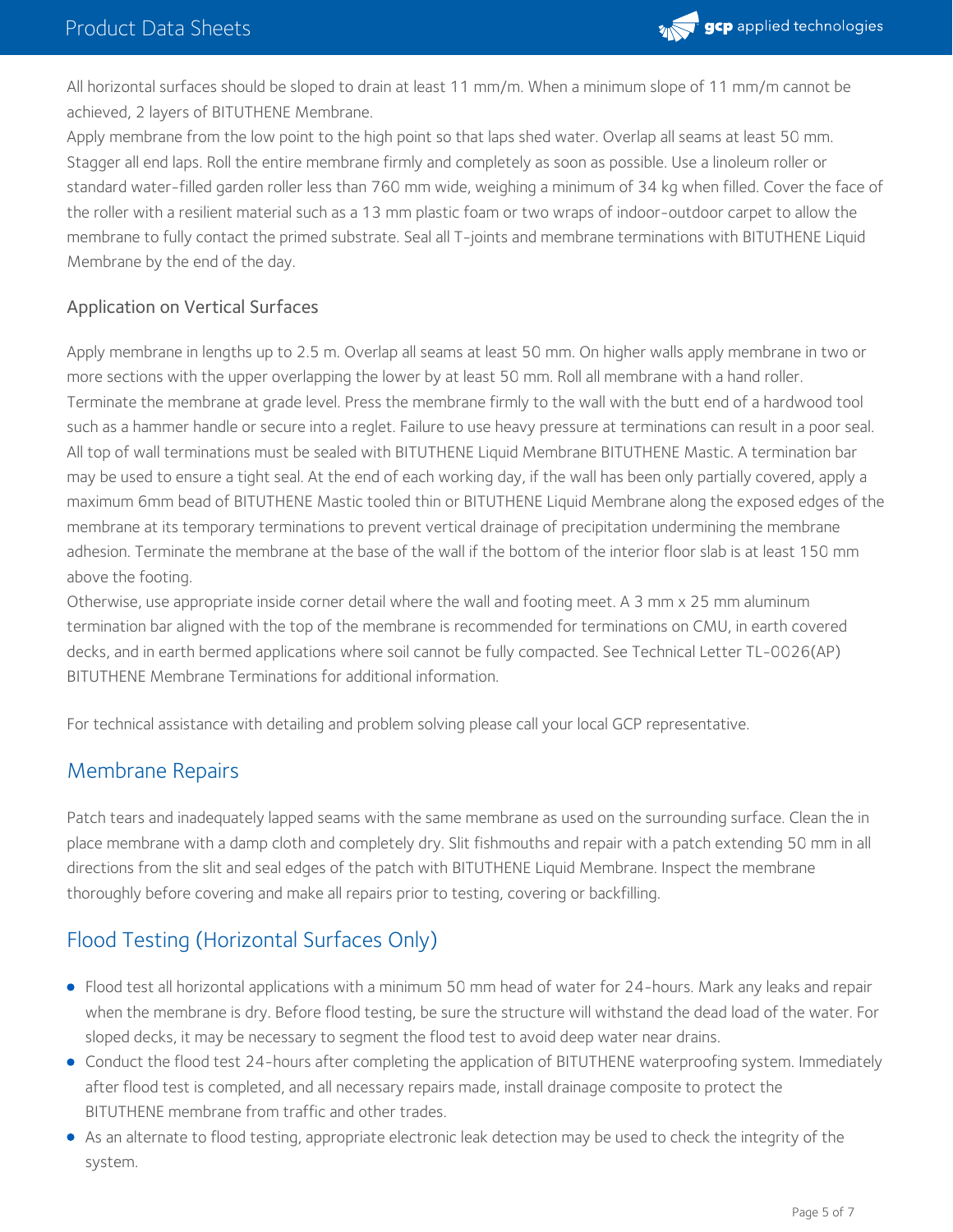

## **Drainage**

HYDRODUCT drainage composites are recommended for both active drainage and protection of the membrane. See HYDRODUCT product data sheet at gcpat.com.

## Insulation

Always apply BITUTHENE Membrane directly to primed or conditioned structural substrates. Insulation, if used, must be applied over the membrane. Do not apply BITUTHENE membranes over insulation or lightweight insulating concrete.

## Protection of Membrane

Protect BITUTHENE Membranes to avoid damage from other trades, construction materials or backfill. At temperatures above 25°C to avoid potential formation of blisters place protection immediately.

- On vertical applications, use HYDRODUCT 220 drainage composite. Adhere HYDRODUCT 220 drainage composite to membrane with PREPRUFE Detail Tape. Alternative methods of protection are to use 25 mm extruded polystyrene or 6 mm asphaltic hardboard. Such alternatives, however, do not provide positive drainage to the system. Adhere polystyrene protection board with PREPRUFE detail tape. See Technical Letter TL-0027, Protection Courses Used with GCP Waterproofing Systems for additional information.
- HYDRODUCT 220 drainage composite is for vertical use only.
- On horizontal applications, use HYDRODUCT 660 drainage composite. Alternate methods of protection are to use 25mm extruded polystyrene or 6 mm asphaltic hardboard. Such alternatives, however, do not provide positive drainage to the system.

## Placing Steel

On horizontal applications when placing steel over properly protected membrane, use concrete bar supports (dobies) or chairs with plastic tips or rolled feet to prevent damage from sharp edges. Use special care when using wire mesh, especially if the mesh is curled.

## Backfill

Place backfill as soon as possible. (See Protection of Membrane section above) Use care during backfill operation to avoid damage to the waterproofing system. Follow generally accepted practices for backfilling and compaction. Backfill should be added and compacted in 150 mm to 300 mm lifts.

# Physical Properties:

| <b>PROPERTY</b>              | <b>TYPICAL VALUE</b>                              | <b>TEST METHOD</b> |
|------------------------------|---------------------------------------------------|--------------------|
| Colour                       | Dark gray-black                                   |                    |
| Roll Dimensions <sup>3</sup> | $1m \times 20m$                                   |                    |
| Roll Weight                  | Bit 3000/Bit 3000HC: 39 kg<br>Bit 3000LT: 35.5 kg |                    |